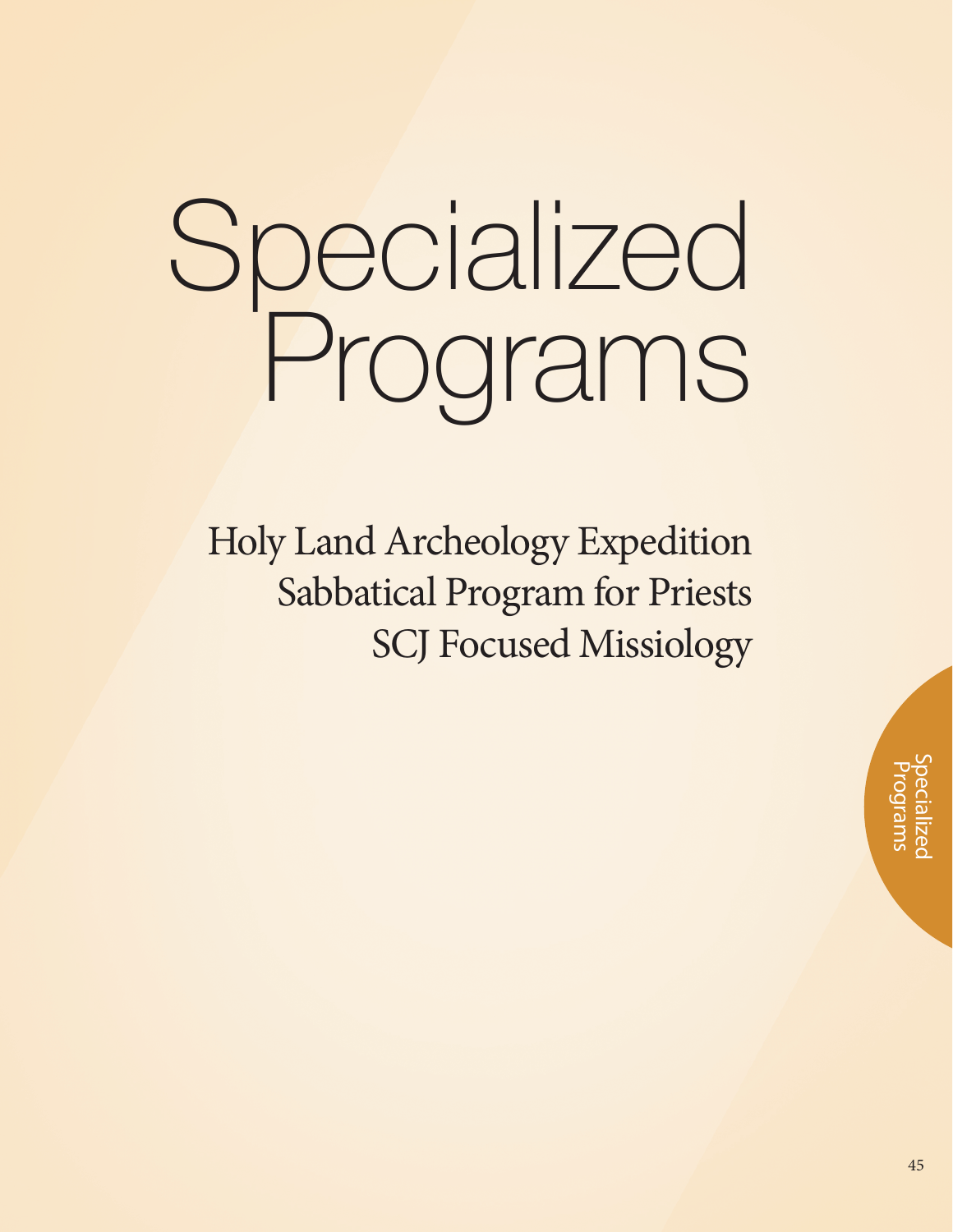## Specialized Programs Holy Land Archeology Expedition

Sacred Heart Seminary and School of Theology provides a unique educational opportunity through its involvement with scholarly archeological excavation projects at key sites in the Holy Land.

Seminarians and others may join SHSST Scripture faculty on academic research excavations, conducted over the summer, where they can experience the thrill of seeing new knowledge about the biblical times come to light. Bethsaida and Magdala, two sites explored thus far in the program, are key site in Jesus' ministry. Bethsaida was the hometown of the apostles Peter, Andrew, and Philip, according to the

Gospel of John, and is the most frequently mentioned city in the Gospels after Jerusalem and Capernaum. Magdala is the birthplace of Mary Magdalene, and is mentioned in the Gospel of Matthew. This three-week excavation experience also includes study visits to Bethlehem, Nazareth, Capernaum, Jericho, the Mount of Beatitudes, the Dead Sea, Jerusalem, and other key sites.

#### **Walk Where Jesus Walked**

Dr. Patrick Russell, Sacred Heart's Chief Academic Officer, who participated in the dig the last seven summers, leads the excavation groups from Sacred Heart. He is assisted by priest faculty members.

Daily Mass, morning and evening prayer, and spiritual reflection are incorporated into the program.

The cost includes lodging in modern hotels, food, transportation while in Israel, and tuition.

Registered participants will be awarded six credits upon completion of the program.

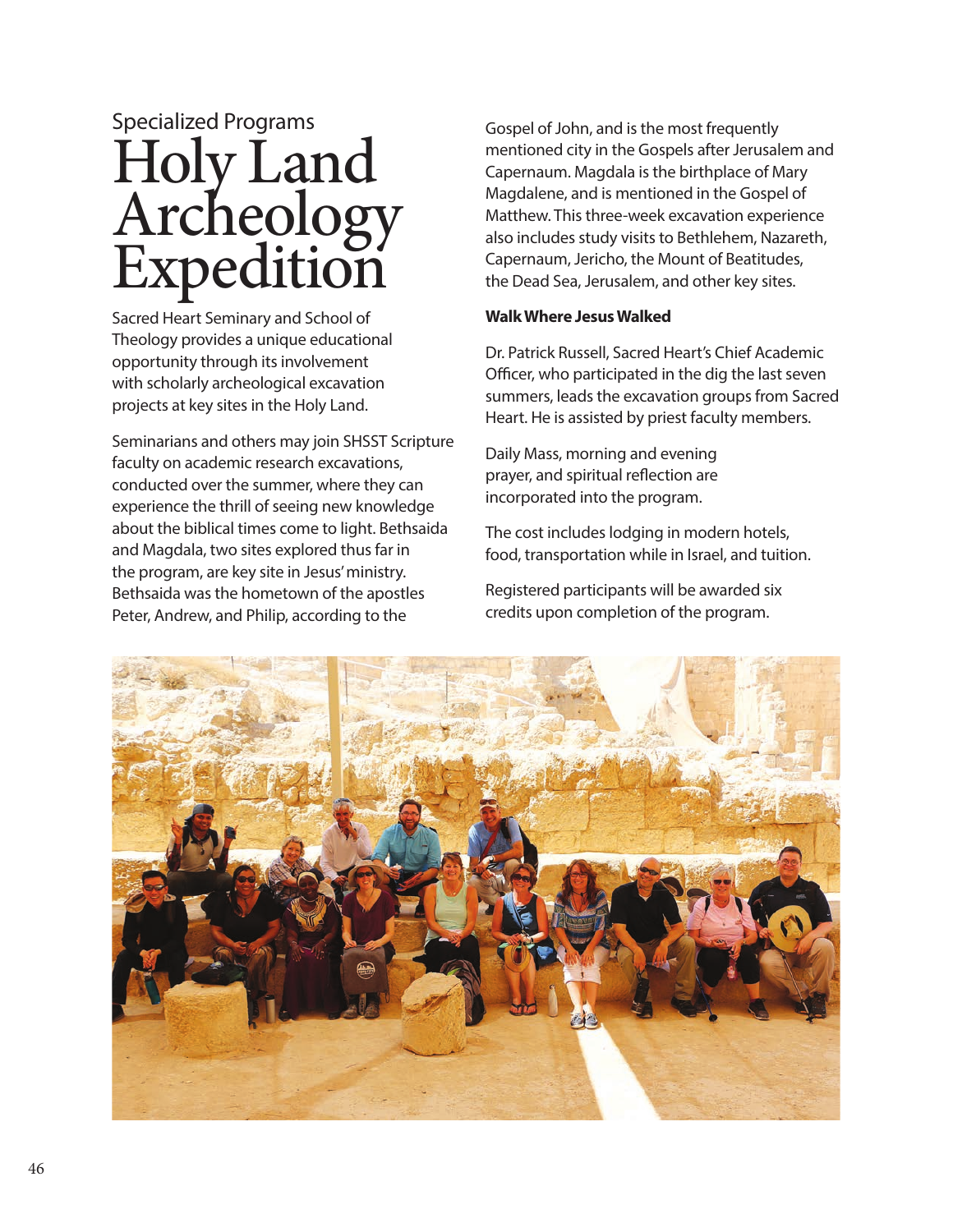## Specialized Programs Sabbatical Program for Priests

Sacred Heart offers individualized sabbatical opportunities to enrich theological understanding and foster personal growth. The sabbatical can be adapted to an individual's specific time frame. Sabbatical mentors are available as are the seminary's many spiritual and academic resources including daily Eucharist, Liturgy of the Hours, days of recollection, retreat opportunities on and off campus, independent study, Hispanic studies, lectures, and an extensive theological library collection.

Milwaukee's parks, golf courses, fine arts, Lake Michigan festivals, and professional sporting events provide a variety of diversions.

For more information on sabbatical programs and fees, contact the director of admissions.

### Specialized Programs SCJ Focused Missiology

#### **Admission Requirements**

For members of the Congregation of the Priests of the Sacred Heart (SCJs) who plan to work in international missions, Sacred Heart Seminary and School of Theology offers a program of instruction in the English language as well as missiology and/ or evangelization.

No prior knowledge of the English language is required for acceptance into this program. SCJs may also enroll in regular courses at Sacred



Heart. The program aims at developing English proficiency particularly appropriate to pastoral and mission ministry. SCJs will have access to private tutoring and an audiovisual library.

Progress reports will be sent to the appropriate religious superior as requested.

#### **Admission Procedures**

#### *The applicant must:*

- Be a professed member of the Congregation of the Priests of the Sacred Heart and plan to minister where English is one of the primary languages.
- Possess the permission of his religious superior(s).
- Participate in the program on a full-time basis (at least nine credits per semester).

#### *The applicant and/or his superior(s) should:*

- Contact the school regarding intent to enter the program.
- Submit a brief personal history stating any previous English language experience.
- Secure and complete any necessary forms for non-residency status in the United States.

#### **Course of Studies**

The course of studies will be tailored to the individual needs of the participant. A one-year minimum program and on-site residency are strongly recommended. Instruction will include English and Culture Studies (see page 31) and regular theological courses as well as specific topical areas.